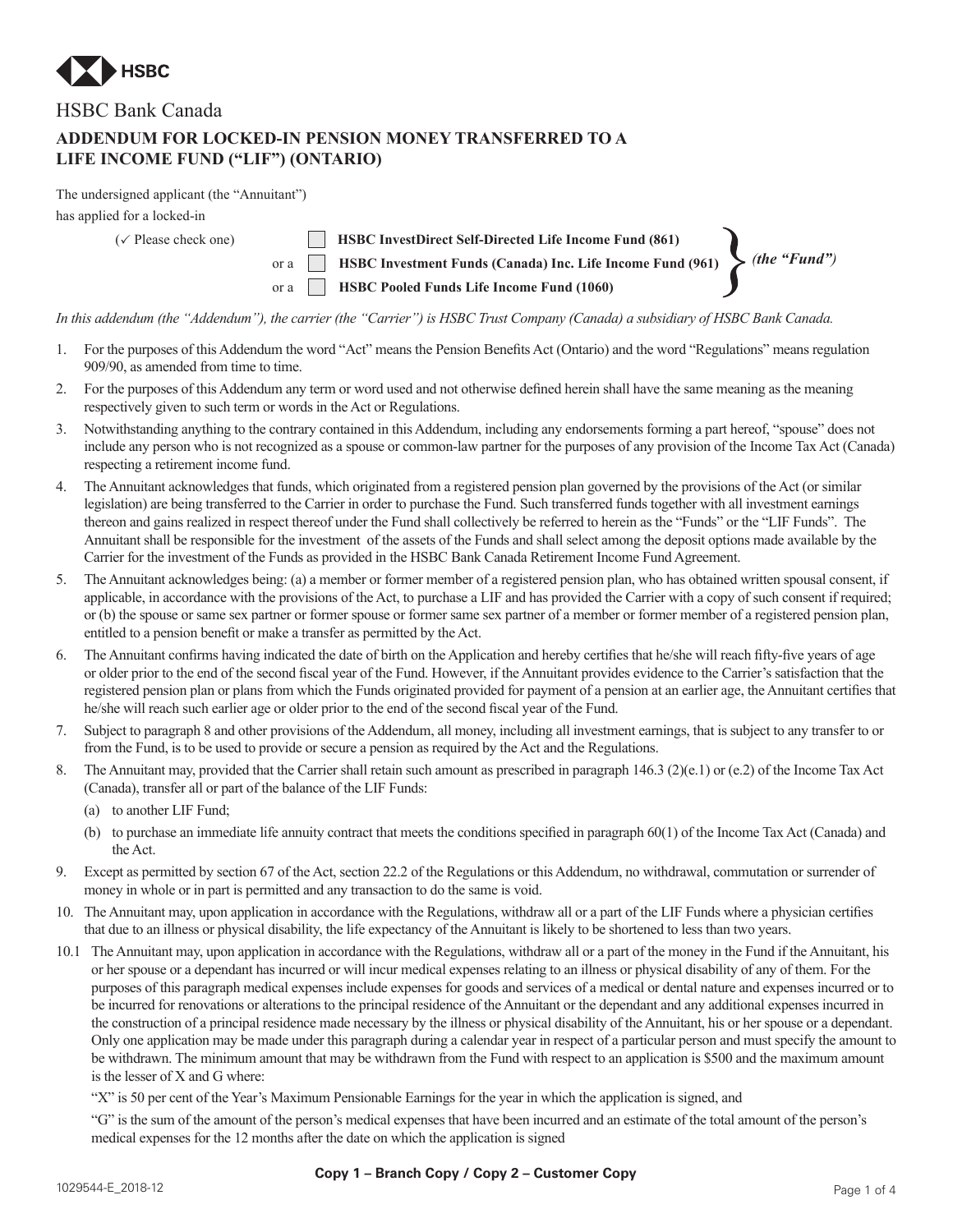provided that, if the maximum amount is less than \$500, no withdrawal from the Fund is permitted with respect to the application. For the purposes of this paragraph, a person is a dependant if he or she was dependent on the Annuitant or the Annuitant's spouse for support at some time during the calendar year in which the application is signed or during the previous calendar year. An application under this paragraph must be accompanied by a signed statement by a physician or dentist licensed to practice in a jurisdiction in Canada that the expenses are or were necessary for the person's treatment, a copy of the receipts or estimate to account for the amount of expenses being claimed, a declaration about a spouse, and a statement signed by the Annuitant that he or she understands that any money withdrawn under this paragraph will not be exempt from execution, seizure or attachment.

10.2 The Annuitant may, upon application made in accordance with the Regulations, withdraw all or part of the money in the Fund if the Annuitant or his or her spouse has received a written demand in respect of arrears in the payment of rent on the Annuitant's principal residence or default on a debt that is secured against the Annuitant's principal residence and the Annuitant could face eviction if the debt or amount in default remains unpaid. For the purposes of this paragraph, a principal residence in respect of an individual means a premises, including a nonseasonal mobile home, that is occupied by the individual as his or her primary place of residence. Only one application may be made under this paragraph during a calendar year and must specify the amount to be withdrawn. The minimum that amount that may be withdrawn from the Fund with respect to an application is \$500 and the maximum amount is the lesser of X and H where:

 "X" is 50 per cent of the Year's Maximum Pensionable Earnings for the year in which the application is signed, and

 "H" is with respect to arrears in the payment of rent, the sum of the total amount of arrears of rent and the total amount of rent payable for a period of 12 months, or with respect to a default on a secured debt, the sum of the total amount of the payments that are in default and the total amount of payments due and interest payable on the debt for the 12 months after the date on which the application is signed

 provided that, if the maximum amount is less than \$500, no withdrawal from the Fund is permitted with respect to the application. An application under this paragraph must be accompanied by a copy of the written demand in respect of arrears in the payment of rent or in respect of the default on the secured debt as applicable, a declaration about a spouse, and a statement signed by the Annuitant that he or she understands that any money withdrawn under this paragraph will not be exempt from execution, seizure or attachment.

10.3 The Annuitant may, upon application made in accordance with the Regulations withdraw all or part of the money in the Fund if the Annuitant or his or her spouse requires money to pay the first and last months'rent to obtain a principal residence for the Annuitant. For the purposes of this paragraph a principal residence in respect of an individual means a premises, including a non-seasonal mobile home, that is intended to be occupied by the individual as his or her primary place of residence. Only one application may be made under this paragraph during a calendar year and must specify the amount to be withdrawn from the Fund. The minimum that amount that may be withdrawn from the account with respect to an application is \$500 and the maximum amount is the lesser of J and K where:

 "J" is 5 per cent of the Year's Maximum Pensionable Earnings for the year in which the application is signed, and "K" is the amount required for first and last months'rent,

 provided that, if the maximum amount is less than \$500, no withdrawal from the Fund is permitted with respect to the application. An application under this paragraph must be accompanied by a copy of the rental agreement if available, a declaration about a spouse, and a statement signed by the Annuitant that he or she understands that any money withdrawn under this paragraph will not be exempt from execution, seizure or attachment.

10.4 The Annuitant may, upon application made in accordance with the Regulations withdraw all or part of the money in the Fund if the Annuitant's expected total income from all sources before taxes for the 12 months after the date on which the application is signed is 66⅔ percent or less of the Year's Maximum Pensionable Earnings for the year in which the application is signed. Only one application may be made under this paragraph during a calendar year and must specify the amount to be withdrawn. The minimum amount that may be withdrawn from the Fund with respect to an application is \$500 and the maximum amount is the calculated using the formula X - L where:

 "X" is 50 per cent of the Year's Maximum Pensionable Earnings for the year in which the application is signed, and

 "L" is 75 percent of the Annuitant's expected total income from all sources, before taxes, for the 12 months after the date on which the application is signed

 provided that, if the maximum amount is less than \$500, no withdrawal from the account is permitted with respect to the application. An Annuitant's expected total income from all sources before taxes does not include a withdrawal under this paragraph, a refund or repayment of taxes paid to a Canadian jurisdiction, a refundable tax credit, a refund of tax paid under the Ontario Child Care Supplement for Working Families program under section 8.5 of the Income Tax Act, the payment of an Ontario child benefit under section 8.6.2 of the Income Tax Act or under section 104 of the Taxation Act, 2007, a payment received by a foster parent under the Child and Family Services Act or child support payments received under a court order or an agreement. An application under this paragraph must be accompanied by a statement signed by the Annuitant setting out the amount of his or her total expected income from all sources, before taxes, for the next 12 months after the date the application is signed, a declaration about a spouse and a statement signed by the Annuitant that he or she understands that any money withdrawn under this paragraph will not be exempt from execution, seizure or attachment.

- 11. Except as provided in the Act and Regulations, money in the LIF Funds may not be assigned, charged, alienated, anticipated or given as security money and is exempt from execution, seizure or attachment and any transaction purporting to assign, charge, alienate, anticipate, or give as security the money is void. Pension benefits are a family asset under the Family Law Act and are subject to a court order, a family arbitration award or domestic contract as defined in Part IV of that Act.
- 12. The Carrier is entitled to rely upon the information provided by the Annuitant in an application made for a LIF or in an application to withdraw money or transfer assets from the Fund, as the case may be.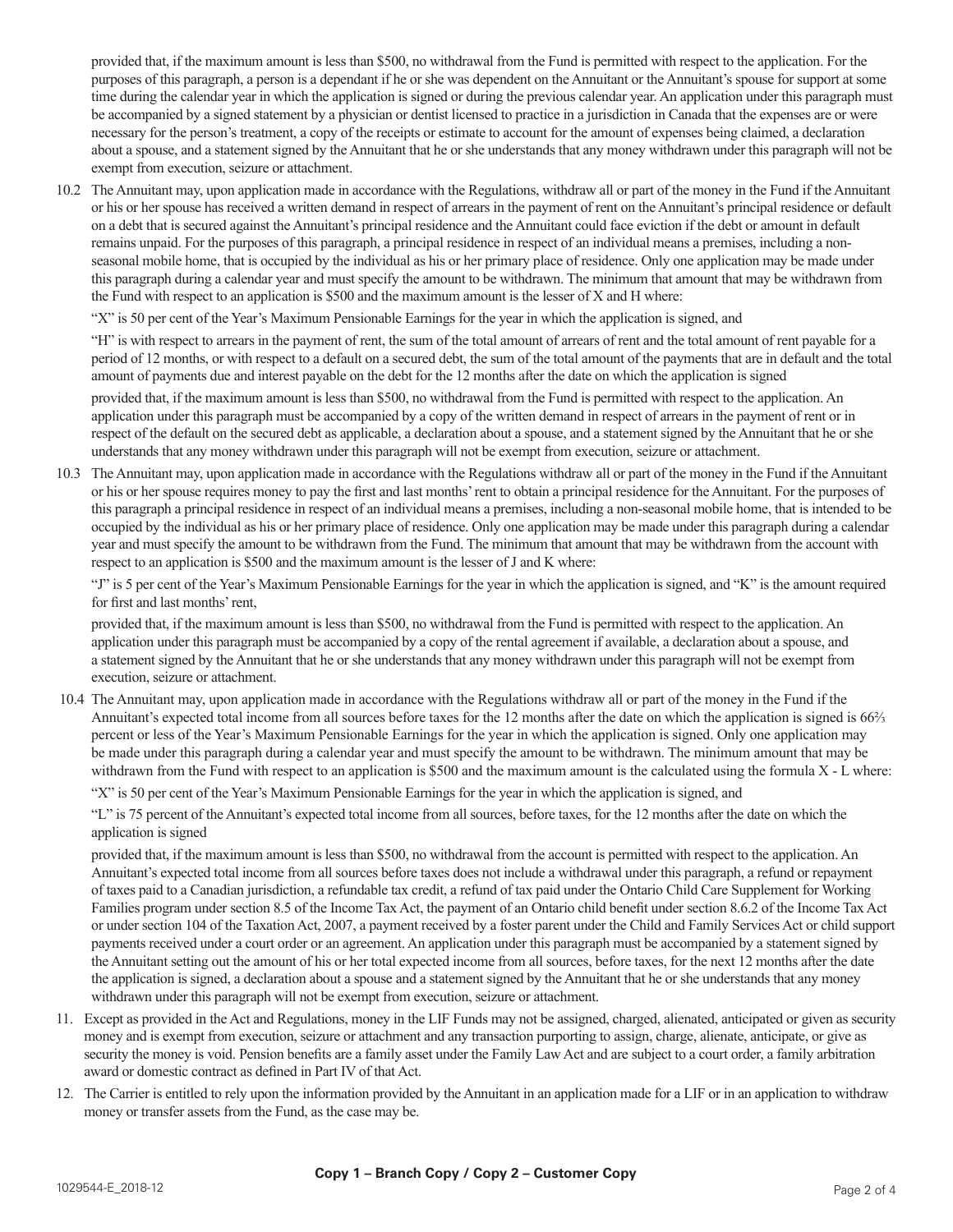- 13. An application that meets the requirements of the Act and Regulations constitutes authorization to the Carrier to pay the money to the Annuitant or make the transfer from the LIF Fund, as the case may be, in accordance with the Act and Regulations.
- 14. The value of all assets in all accounts owned by the Annuitant to be transferred to the Fund when he or she signs the application for the Fund, is to be determined in accordance with the most recent statement for such account given to the Annuitant. Each applicable statement must be dated within one year before the Annuitant signs the application.
- 15. The Carrier is required to make the payments to which the Annuitant is entitled under the Act and Regulations or the transfer within 30 days after the Carrier receives the completed application form and accompanying document. This does not apply with respect to the transfer of assets held as securities whose term of investment extends beyond the 30-day period.
- 16. The Carrier hereby acknowledges that, if the balance in the Fund is to be used to purchase a life annuity contract, the pension to be provided to the Annuitant who has a spouse at the date the pension commences is to be a joint life pension payable during the joint lives of the Annuitant and spouse with at least 60% continuance to be payable to the survivor for life after the death of either, unless the spouse waives the entitlement in the form and manner set out in the Act and Regulations.
- 17. On the death of the Annuitant, the Annuitant's spouse or, if there is none or the spouse is otherwise disentitled, the Annuitant's designated beneficiary or, if there is none, the Annuitant's estate is entitled to receive, net of any fees or charges applicable under the Fund, a benefit equal to the value of the assets in the Fund.
- 18. The benefit described in paragraph 17 may be transferred to an RRSP or an RRIF in accordance with the Income Tax Act (Canada).
- 19. The Annuitant's spouse is not entitled to receive the value of the assets in the Fund unless the Annuitant was a member or a former member of a pension plan from which assets were transferred directly or indirectly to purchase the Fund.
- 20. A spouse may waive entitlement to receive a survivor's benefit by delivering to the Carrier a written waiver in an approved form, provided that a spouse may cancel the waiver by delivery to the Carrier of a written and signed notice of cancellation before the Annuitant's date of death.
- 21. A spouse who is living separate and apart from the Annuitant on the date of the Annuitant's death is not entitled to receive the value of the assets in the Fund.
- 22. The fiscal year of the Fund ends on December 31 of each year and shall not exceed twelve months.
- 23. The Annuitant will be paid an income the amount of which may vary annually and which will commence not later than the last day of the second fiscal year of the Fund.
- 24. The Annuitant shall notify the Carrier of the amount of income to be paid from the Fund during a fiscal year at the beginning of each fiscal year after the receipt of information referred to in paragraph 31, or at another agreed interval of more than one year if the Carrier has guaranteed the rate of return on the Fund during that interval, and this interval shall in every case terminate at the end of a fiscal year of the Fund. The notice given by the Annuitant shall expire at the end of the fiscal year to which it relates. If the Annuitant does not notify the Carrier of the amount of income to be paid for a year, the minimum amount determined under paragraph 39 will be paid out of the Fund that year.
- 25. If the assetsin the Fund consist of identifiable and transferable securities, the Carrier may transfer the securities with the consent of the Annuitant.
- 26. Despite paragraphs 39 and 41, if any money in the Fund is derived from money transferred directly or indirectly from another LIF or locked-in retirement income fund, the maximum amount that may be paid out of the Fund in the fiscal year in which the money is transferred into the Fund is zero.
- 27. If the initial fiscal year of the Fund is not 12 months long, the maximum amount determined under paragraph 39, shall be adjusted in proportion to the number of months in that fiscal year divided by 12 with any part of an incomplete month counting as one month.
- 28. The amount of income paid out of the Fund during a fiscal year must not be less than the minimum amount prescribed for an RRIF under the Income Tax Act (Canada).
- 29. If the minimum amount specified by paragraph 28 is greater than the maximum amount determined under paragraphs 39, 26 or 27, the minimum amount must be paid out of the Fund during the fiscal year.
- 30. The Funds may not be used to purchase a life annuity contract that differentiates on the basis of the annuitant's sex.
- 31. The Carrier will provide the Annuitant with information concerning the Fund as required by the Act and the Regulation.
- 32. No money that is not locked-in will be transferred to or held under the Fund, unless it is held in a separate account from locked-in money.
- 33. Neither the Carrier nor, for greater certainty, any agent of the Carrier shall have any further obligation or be subject to any liability hereunder upon the transfer of all the assets from the Fund as permitted herein.
- 34. The value of the Fund for the purposes of (a) a transfer of assets; (b) the purchase of a life annuity contract, and (c) a payment or transfer on death of an Annuitant is equal to the total market value of the investments held in the Fund. The value of any mutual funds held in the Fund shall be determined in accordance with the determination of net asset value per unit set out in the then current prospectus and/or annual information form of that mutual fund. The Carrier in accordance with applicable industry practices shall determine the market value of all other investments held in the Fund and such valuation shall be conclusive for all purposes hereof. The value of the assets of the Fund is subject to division in accordance with the terms of an order under the *Family Law Act* (Ontario), a family arbitration award or a domestic contract in the manner provided in the Regulation.
- 35. The Annuitant may, upon application made in accordance with the requirements of the Act and the Regulations, either withdraw from the Fund or transfer from it toan RRSP or an RRIF an amount representing up to 50% of the total market value of the assets transferred into the Fund in relation to a transfer of assets made on or after January 1, 2010. The total market value of the assets transferred into the Fund is to be determined as of the date the assets were transferred into the Fund.